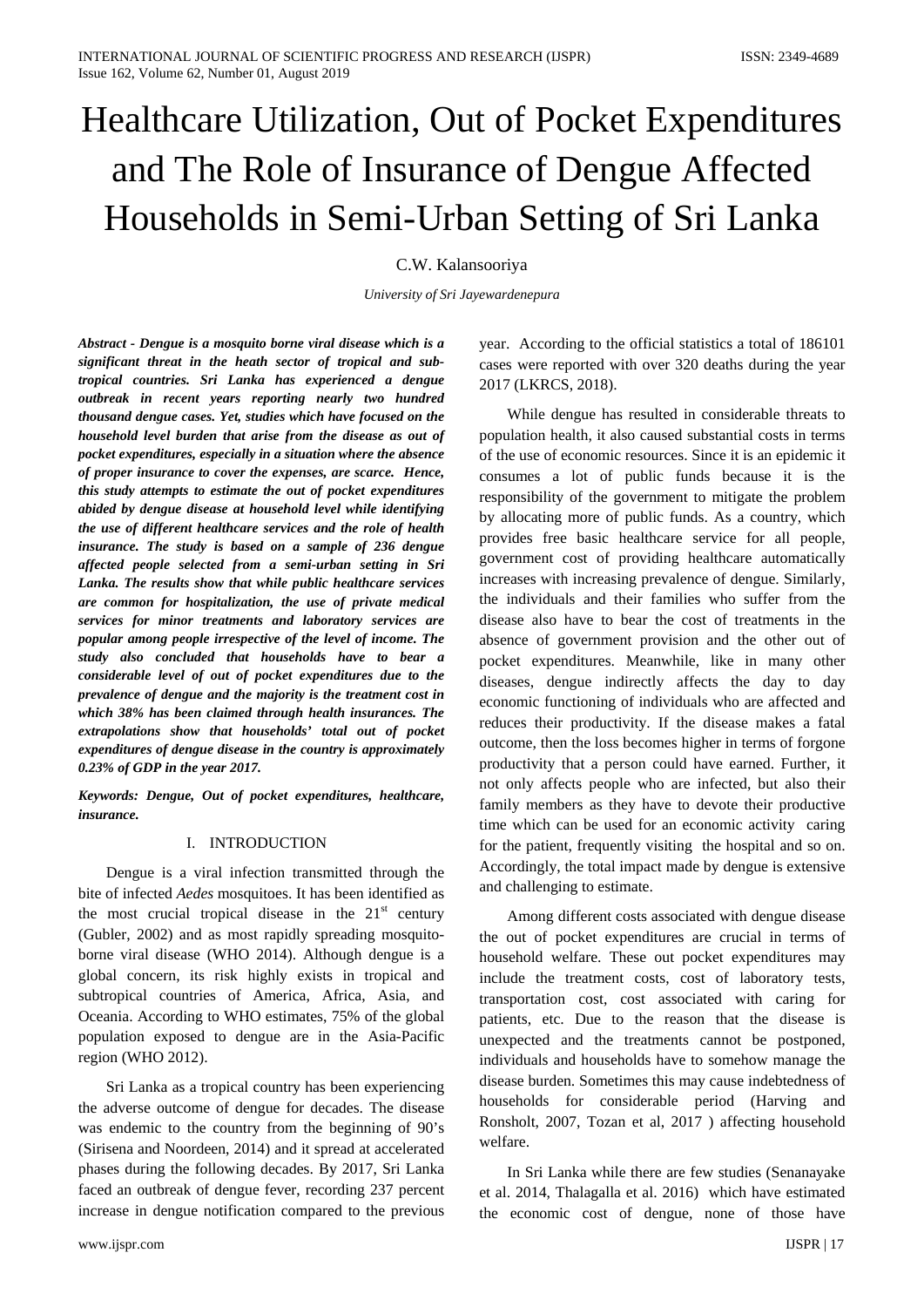concentrated on the out of pocket expenditures incurred by the households and how those households managed those expenditures. Hence, this study aims to estimate the out of pocket expenditures at household level due to the prevalence of dengue, while identifying their use of healthcare services. Similarly, the study attempts to identify the role of insurance in mitigating the adverse effect of the disease on household economy. The study would help policy makers to identify the severity of the burden of dengue disease at household level and therefore, to implement necessary policies to overcome the disease burden.

# II. LITERATURE REVIEW

Dengue Fever (DF) and Dengue haemorrhagic Fever (DHF) has been identified as the most crucial tropical diseases in the  $21<sup>st</sup>$  century (Gubler, 2002). DF and DHF imposes a significant burden to the society and for the government in many countries (Rigau-Perez, 2006; Castañeda-Orjuela et al., 2012; Luz et al., 2009; Harving & Ronsholt, 2007; Clark et al., 2005). However, the disease has not yet received the attention of the policy makers received for malaria (Gulber, 2012). Many studies show that the dengue burden is on the same order of magnitudes as leishmaniosis, leprosy, hepatitis B & C, syphilis and malaria (Luz et al,2009, Anderson et al 2007, Shepard et al. 2014).

Since Dengue is a tropical disease most of the cost of illness studies are focused on tropical and sub-tropical countries in America and Asia. For example, many studies can be found in Colombia (Beaute and Vong, 2010, Castañeda-Orjuela et al, 2012, Orjuela et al. (2011)) Thailand (Tozan et al, 2017, Clark et al., 2005), Brazil (Luz et al, 2009), Viatnam (Harving and Ronsholt, 2007), India (Shepard et al., 2014) and Singapore (Carrasco et al., 2011). Further, most of those studies identify dengue as an urban problem since dengue patients are higher in urban area than rural areas (Suaya et al, 2009) and so as the cost of the disease (Luz et al, 2009). However, evidence exist for the increasing tendency of spread of the disease towards rural area as well (Shepard et al., 2014).

The cost associated with dengue disease has many faces such as direct medical cost, direct non-medical cost, indirect cost and vector control cost. Some studies found that indirect costs are the most crucial type of cost while some argue direct costs are higher (Harving and Ronsholt, 2007, (Halasa et al.,2012, Lee et al., 2017). Meanwhile, the importance of vector control costs is also emphasized in some studies. For example in Colombia the vector control costs have been identified to have a greater share that; 69%-72% than of healthcare costs (Castañeda-Orjuela et al, 2012).

Hospitalization cost is the main portion of the direct medical cost of dengue. Burden of the disease is higher for hospitalized patients than for ambulatory patients (Anderson et al, 2007, Shepard et al., 2014) due to the higher direct cost incurred by hospitalized patients. However, ambulatory patients are higher than the hospitalized patients for the case of dengue (Suaya et al, 2009). The duration and the timing of the dengue hospitalization is also different. While there are multiple hospitalizations, majority are hospitalized during their first visit (Tozan et al, 2017). Overall, the mean duration of illness of hospitalized dengue cases are greater than nonhospitalized dengue cases (Anderson et al, 2007).

Most of the hospitalized patients are pediatrics in the case of dengue. (Suaya et al, 2009) Therefore, hospitalization cost is higher for the case when children get the disease. Further, the nights spent in hospital is higher for pediatrics than for adults while the mean duration of illness is higher for adult patients than for pediatric patients (Tozan et al, 2017). The severity of the disease also affects the direct hospital cost. When the severity of the disease and the intensity of the treatment increase, the cost of treatment was found to be increased (Harving and Ronsholt, 2007) and the cost of severe dengue case is nearly three times higher than of a cost of a minor dengue case in Colombia (Castañeda-Orjuela et al (2012). Type of the hospital also determines the cost of hospitalization for dengue disease. Most patients seek care from the public sector rather than the private sector (Tozan et al (2017). This is due to the fact that average cost per bed-days and average cost of ambulatory services if treated in private sector were found to be higher than of public sector (Shepard et al, 2014).

Indirect cost is also an important part of the cost of dengue illness. A study (Halasa et al.,2012) shows that 50% of the total cost of dengue was because of productivity losses that affect households and employers as well as the government. Another study (Clark et al., 2005) found that the approximate net monthly household income loss is 37% for unpaid leave due to dengue. The number of days affected by dengue for both patients and household members have averaged 30.5 days per case, of which 24.6% (7.2 days) were because of absenteeism from school and work (Halasa et al.,2012).

Either direct or indirect, the cost borne by the households is very significant in both ways. Both direct and indirect costs caused approximately 81.5% net monthly household income loss (Clark et al., 2005). As proven in many studies, the highest share (65% to 80%) of the economic cost and disease burden of dengue was borne by the patients and households (Beaute and Vong, 2010, Shepard et al., 2014, Halasa et al., 2012). Unexpected disease burden significantly affect households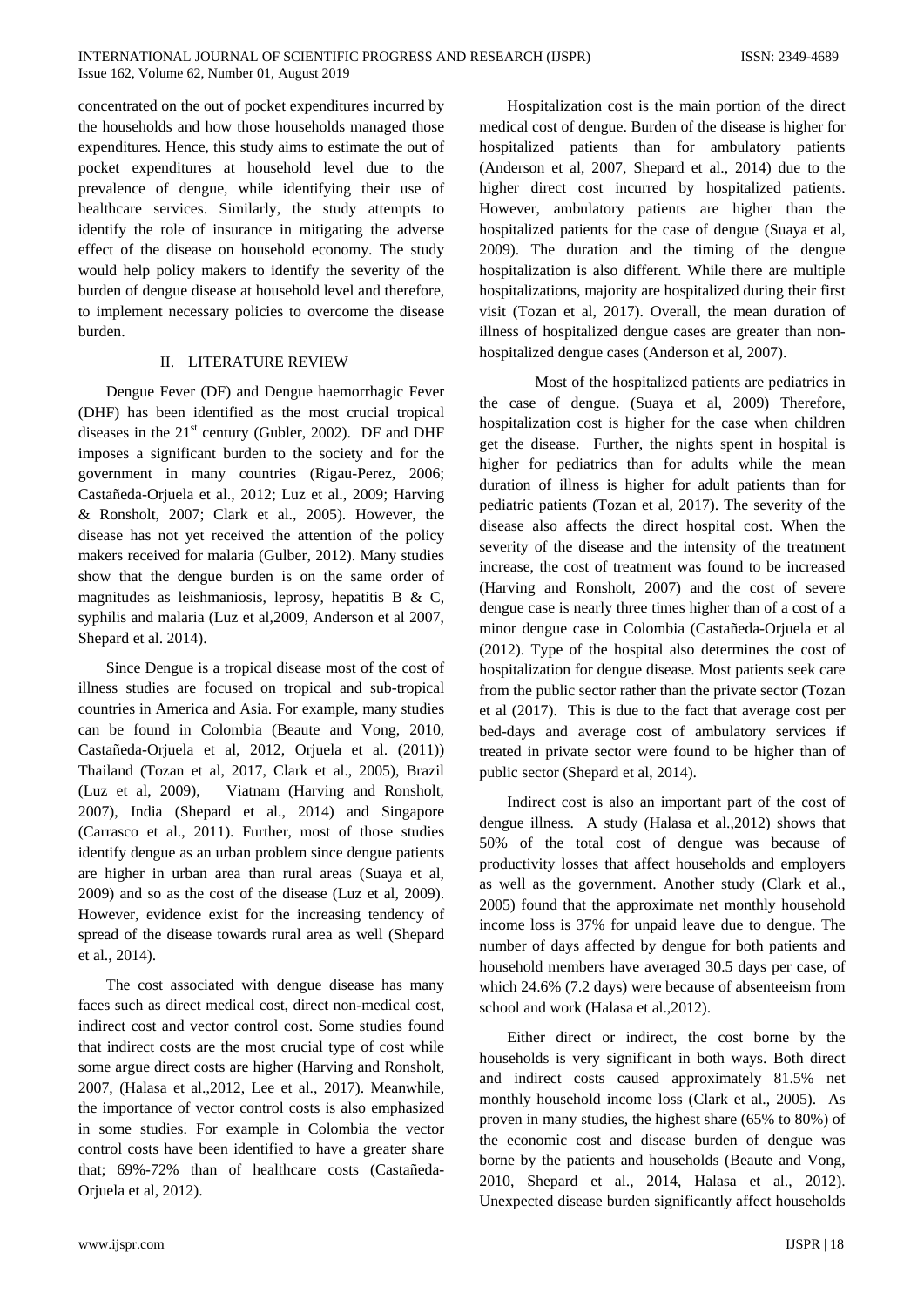normal spending. Sometimes the average cost of disease exceeds the average monthly salary (Harving and Ronsholt, 2007). Therefore, households have utilized additional financial resources such as savings and borrowing from other households for the period suffering from the disease (Tozan et al, 2017). However, it was found that the percentage of the economic burden to be decreased when moving towards the higher income groups. Further the early treatments, higher education and better knowledge of dengue are associated with the reduction of the probability of developing more severe illness. Moreover, having an insurance condenses the burden made by the direct medical cost of illness to households (Lee et al., 2017).

The first attempt to assess the cost of illness of dengue disease in Sri Lanka was made by Senanayake et al. (2014) by estimating the economic cost of hospitalized non-fatal pediatric dengue patients. The results show that the average hospital stay of DHF and DF patients was 4.8 and 3.8 days respectively. The average cost to hospital per case of DHF and DF was LKR 24,856 (USD 191) and LKR 10,348 (USD 80) respectively. Direct and indirect medical and non-medical costs incurred by households were LKR 4,758 (USD 36.6) for DHF and LKR 3,965 (USD 30.5) for DF. Further it reveals that the government incurred 84% and 72% of the total costs of DHF and DF respectively. However, there the study sample was limited to the pediatric patients hospitalized in government hospitals and these percentages would change with the consideration of patients treated in private hospitals. Another study which was again concentrated on public sector hospitalization, done by Thalagalla et al. (2016) estimated the public sector costs of dengue control activities and the direct costs of hospitalizations. The study found that the average costs per hospitalization is ranged between US\$216–609 for pediatric cases and between US\$196–866 for adult cases according to disease severity and treatment setting.

#### III. DATA

The study was based on primary data gathered from the Western province where the dengue outbreak was severe during the study period. Within the Western province, Colombo district was the most affected area as there were 34274 dengue cases reported in 2017. The study concentrated on Maharagama division, a semi-urban area with high density of reported dengue cases, in Colombo district. The unit of investigation of the study was the individuals who had been recorded as a dengue affected patient during the last six months period from the survey date. Since the survey was undertaken in January 2017, the period of investigation was considered as July to December in 2017. The sample was selected based on the Public Health inspector's (PHI) records of the

Maharagama divisional health office. Based on the list of dengue affected households, information were gathered from 228 households which were reachable at the time of the survey and information was obtained from about 236 individuals. A questionnaire was used to collect data and questions were asked from either household head or spouse of the households.

#### IV. RESULTS

#### 4.1 Characteristics of the sample

According to the table 4.1 which gives the general characteristics of the sample, majority of the dengue affected individuals were females. More than 60% were below 30 years of age and majority of them were students (35%) while a considerable percentage was employed (28%). Most of the household heads in dengue affected households were educated up to G.C.E. Advanced Level and their average monthly income was between LKR 40000-60000.

TABLE 4.1: GENERAL CHARACTERISTICS OF THE SAMPLE

| <b>Incident rate</b>                        |                    | % of the total<br>sample |  |
|---------------------------------------------|--------------------|--------------------------|--|
| By Gender                                   | Male               | 46%                      |  |
|                                             | Female             | 54%                      |  |
| By Age                                      | Below 10 years     | 17%                      |  |
|                                             | $11 - 20$ years    | 25%                      |  |
|                                             | 21 to 30 years     | 24%                      |  |
|                                             | 31 to 40 years     | 7%                       |  |
|                                             | 41 to 50 years     | 9%                       |  |
|                                             | 51 to 60 years     | 8%                       |  |
|                                             | Over 60 years      | 9%                       |  |
| By employment                               | Employed           | 28%                      |  |
|                                             | Self employed      | 10%                      |  |
|                                             | Retired            | 7%                       |  |
|                                             | Household work     | 17%                      |  |
|                                             | Student            | 36%                      |  |
|                                             | Unemployed         | 2%                       |  |
| By education level of<br>the household head | Up to primary      | 8%                       |  |
|                                             | Passed GCE O/L     | 23%                      |  |
|                                             | Passed GCE A/L     | 51%                      |  |
|                                             | Graduated          | 18%                      |  |
| By household income                         | <b>Below 20000</b> | 13%                      |  |
|                                             | $20000 - 40000$    | 22%                      |  |
|                                             | $40000 - 60000$    | 31%                      |  |
|                                             | 60000-80000        | 17%                      |  |
|                                             | $80000 - 100000$   | 11%                      |  |
|                                             | Over 100000        | 6%                       |  |

Source: author calculation based on sample data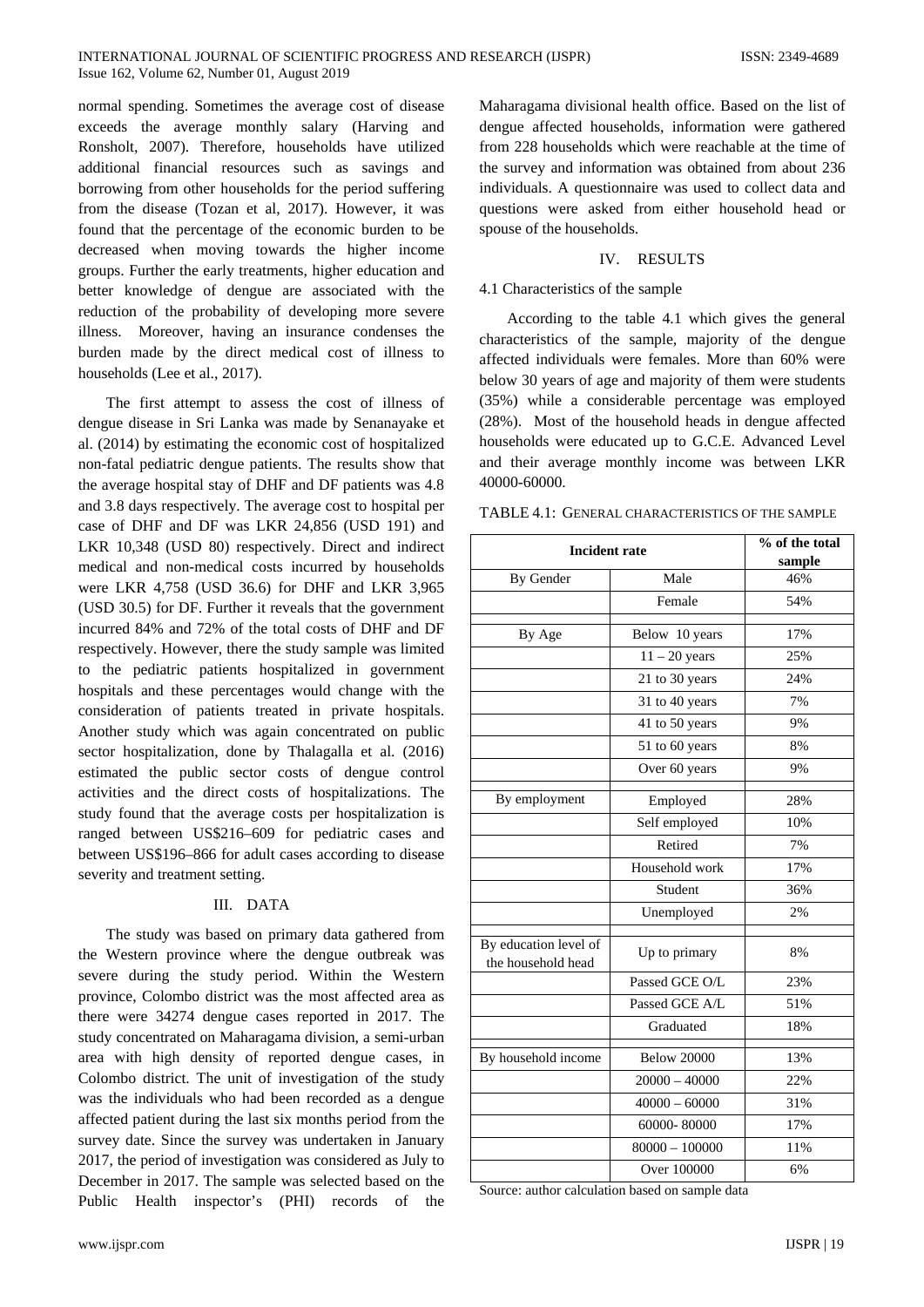### 4.2 Healthcare Utilization

The characteristics of the healthcare utilization of the sample is given in table 4.2. Almost all the patients had been treated before they have been identified as a dengue patient either by a family doctor in a government hospital or in a private hospital. Majority of them were diagnosed with the expense of their own as only 38% of patients have used government health service to diagnose.

The hospitalization rate for the sample was high (93%) as 220 out of 236 were hospitalized. However, in the case of hospitalization, government hospitals share was high as 65% of patients were hospitalized in government hospitals and only 14% in private hospitals. Further, 21% had used semi-government hospitals where hospital chargers are relatively low compared to private hospitals. Although there was no significant relationship between the monthly income of households and the choice of health service to diagnose the disease, the relationship between the type of hospitalization and income level is statistically significant. As shown in figure 4.1, higher percentage of private hospitalization is recorded for higher income categories compared to the lower income households. For the highest income group private hospitalization rate was 50% while 42% utilized semigovernment hospitalization. There was no private hospitalization for the lowest income groups, while there is no government hospitalization for the highest income group. Further, the selection of semi-government hospital is also higher for high income households, however, the selection between private or semi-government hospitals are income neutral.

#### TABLE 4.2: HEALTHCARE UTILIZATION

| <b>Use of healthcare</b>  | $%$ of<br>patients            |                   |
|---------------------------|-------------------------------|-------------------|
| Disease<br>identification | By a family doctor            | 32%               |
|                           | Government hospital           | 38%               |
|                           | Private hospital              | 30%               |
| Hospitalization           | Government hospital<br>Out of | 65%               |
|                           | Semi government<br>total      | 21%               |
|                           | Private hospital              | hospitalizatiq 4% |
| Duration of               | Mean                          | 5.4 Days          |
|                           | $1-3$ days                    | 32%               |
|                           | $4 - 6$ days                  | 40%               |
|                           | 7 -10 days                    | 21%               |
|                           | More than 10 days             | 7%                |
| Health                    | Fully covered health          | 13%               |
|                           | Partially covered             | 23%               |
|                           | No health insurance           | 64%               |

Source: Own calculation based on sample data

The type of healthcare utilization has been affected by the fact that patients had a health insurance or not. Majority (64%) of the individuals in the sample had not been covered by any kind of healthcare insurance while only 13% of individual were covered by a full healthcare insurance, which covers the total healthcare cost including hospitalization, and 23% by a partial insurance, which covers selected healthcare cost; where hospitalization cost was mostly not included. As shown in figure 4.2, 41% of the patients who have chosen private hospitals for their hospitalization were covered by a health insurance, while there none of the patients who treated on government hospital with a full insurance. Majority of the patients who had were covered by a full insurance were treated in private hospitals.

#### FIGURE 4.1: HOSPITALIZATION BY LEVEL OF INCOME



Source: Author calculation based on sample data

FIGURE 4.2: HOSPITALIZATION BY INSURANCE COVERAGE



Source: Own calculation based on sample data

Further, only 34% of the patients who were treated in semi government hospitals had been covered by a full health insurance and 17% from a partial insurance. That means 48% patients were treated in semi-government hospitals without any insurance and total hospitalization cost was borne by themselves. Similarly, there were 16% of patients who were treated in private hospitals not covered by any kind of health insurance.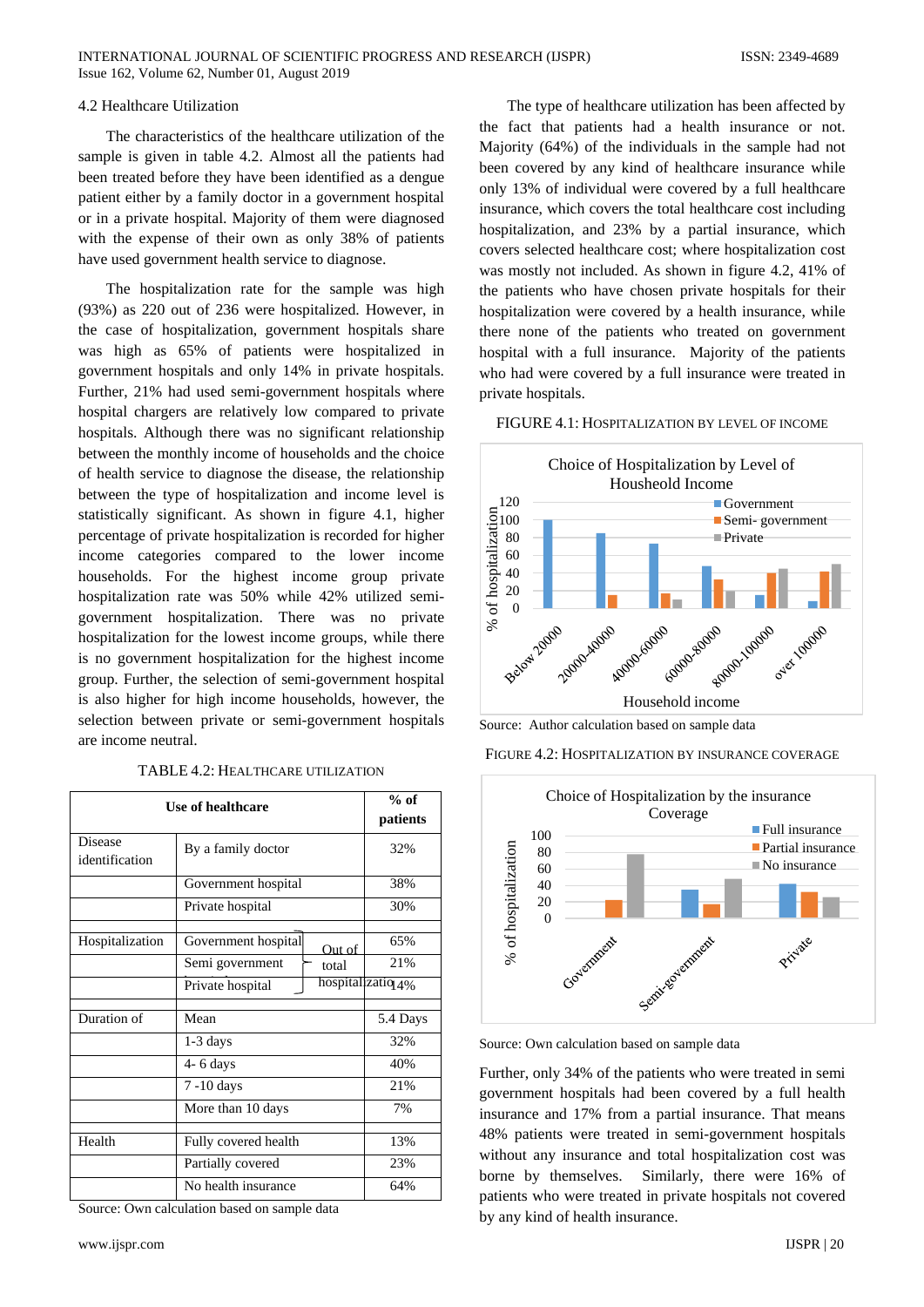There was no significant difference between the hospitalized period between private and government hospitals. The average number of days hospitalized was 5.4 days while the maximum duration is 29 days. Majority of patients were treated within 4-6 days in hospitals.

# 4.3 Cost calculations

The study calculated the out of pocket expenditures which had been borne by the households when they experienced a dengue patient within the household. The cost calculations has been done under two headings; direct medical cost and direct non- medical cost. Under direct medical cost, the cost of out-patient treatment, in-patient treatment, prescribed medicine cost and the cost of laboratory tests were calculated while non-medical cost covers the caring cost, transportation cost, food and other costs borne by households with the disease.

Table 4.3 summarizes the average costs of different cost categories in the sample. Almost all the patients had been treated before they have been identified as a dengue patient. Since some of those treated in government hospitals and not generated a cost, only 78% of patients incurred with pre-diagnosed medical expenses. The average cost for private hospitalization per patient was LKR 112500 while it was LKR 27020 for semigovernment hospitals. There was no hospitalization cost for people who were hospitalized in government hospitals, however, they might have been engaged with some of the laboratory costs as there were 85% of patients incurred with laboratory chargers. The cost for prescribed medicine was quite low as it was LKR 355 on average. However, it was difficult to identify clearly the out of pocket expenditures on medicines for the patients who were hospitalized in private and semi-government hospitals because of the uncertainty of those medicine costs had already been included in their total hospital bills. Therefore, the medicine cost was ignored for the patients who were treated as in-patient in private or semigovernment hospitals and assumed those costs had already been included in their total hospital charges.

|                                     | Average<br>cost per<br>patient<br>(LKR) | <b>Minimum</b><br>(LKR) | <b>Maximum</b><br>(LKR) | <b>Total</b><br>expenses<br>(LKR) | $%$ of<br>patients<br>incurred<br>with | (Total<br>expense -<br><b>Insurance</b><br>claims) | % of total<br>expenses |
|-------------------------------------|-----------------------------------------|-------------------------|-------------------------|-----------------------------------|----------------------------------------|----------------------------------------------------|------------------------|
|                                     |                                         |                         | Direct medical cost     |                                   |                                        |                                                    |                        |
| Pre diagnosed medical cost          | 2750                                    | 350                     | 6500                    | 506220                            | 78%                                    | 303732                                             | 6.91                   |
| Cost of laboratory tests            | 2110                                    | 200                     | 15280                   | 423266                            | 85%                                    | 262425                                             | 5.98                   |
| Cost for prescribed medicines       | 355                                     | 100                     | 2500                    | 33512                             | 40%                                    | 21113                                              | 0.48                   |
| <b>Hospital charges</b>             |                                         |                         |                         |                                   |                                        |                                                    |                        |
| For private hospitals               | 112500                                  | 25000                   | 250000                  | 3717000                           | 14%                                    | 2193030                                            | 49.89                  |
| For<br>semi-government<br>hospitals | 27020                                   | 6000                    | 100000                  | 1339111                           | 21%                                    | 950769                                             | 21.63                  |
| Direct non-medical cost             |                                         |                         |                         |                                   |                                        |                                                    |                        |
| Caring cost                         | 2738                                    | 600                     | 18000                   | 168004                            | 26%                                    | 168004                                             | 3.82                   |
| Transportation cost                 | 1734                                    | 250                     | 6000                    | 388763                            | 95%                                    | 388763                                             | 8.84                   |
| Food and beverages                  | 482                                     | 250                     | 1940                    | 77351                             | 68%                                    | 77351                                              | 1.76                   |
| Other costs                         | 560                                     | 200                     | 3500                    | 30397                             | 23%                                    | 30397                                              | 0.69                   |
| <b>Total cost</b>                   |                                         |                         |                         | 6683624                           |                                        | 4395583                                            |                        |

TABLE 4.3: HOUSEHOLD OUT OF POCKET EXPENSES

Source: Own calculation based on sample data

Caring cost was the highest cost included in nonmedical cost. 26% off households had taken the service of a care-giver, especially when the patient is older. It was not counted if the caring had been done by a family member and only the paid caring service was considered. The average caring cost per patient was calculated as LKR 2736 while the maximum recorded as LKR 18000. Almost all the patients incurred transport costs and the average transport cost per patient was LKR 1734. While 68% of the patients spent money for extra food and beverages, 23% of the households had spent money for

traditional medicines and spiritual activities to overcome the disease and for activities related to vector controls.

It is important to identify whether the healthcare expenditure is covered by an insurance so that the medication cost would not add to the individuals out of pocket expenses. As shown above 13% of patients were covered with a full insurance and 23% with a partial insurance. Generally, most of the partial insurance schemes do not provide the facility to claim in-patient treatments, therefore, this study assumed that the cost of hospitalization covered by an insurance only for the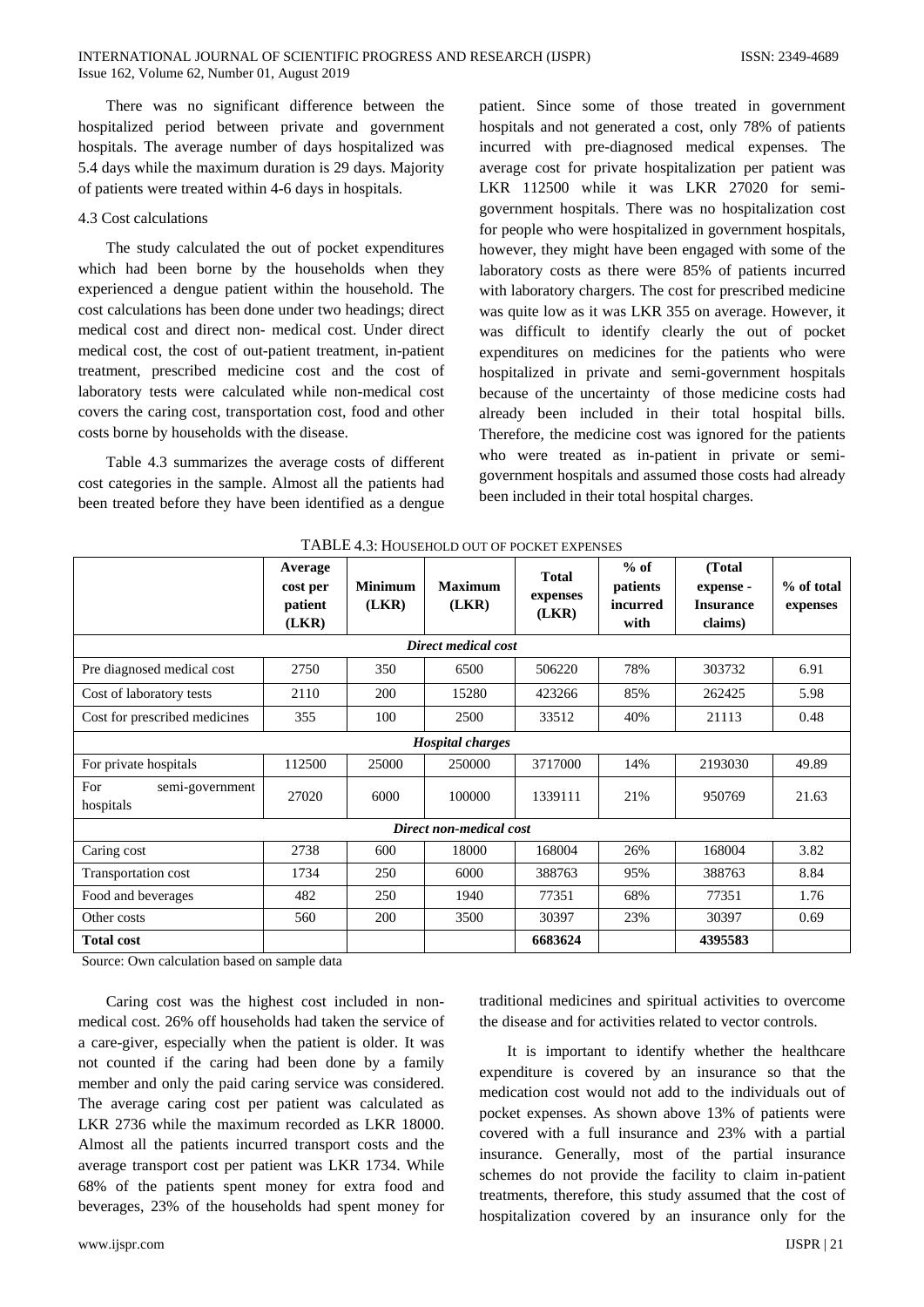households with full insurance coverage. However, it is assumed that the cost for other medical services had been claimed by the households with partial insurance cover as well.

Accordingly, the net expenditures of each patient for each category was calculated by considering the percentage of insurance cover for each category. As shown in table 4.4, 41% of private hospitalizations, 29% of the semi-government hospitalizations, 40% of the prediagnosed medications, 38% of laboratory costs and 37% of medicine costs have been claimed from insurance. Therefore, the total cost claimed by health insurance was estimated to be LKR 2,288,040(USD 13075) and it is counted as 38% of the total direct expenditures of dengue affected households.

The total out of pocket expenditures of each cost categories were calculated by multiplying the average cost per patients by the respective patient's percentage in each cost category. Accordingly, the total out of pocket expenditures of households for dengue disease was estimated to be 4,395,583 LKR (25118 USD) after their insurance claims were deducted. The highest contribution, which was 72%, to the total cost has been made by the hospitalization and private hospitalization accounted for a larger percentage of it. The highest non-medical spending was for transport followed by caring cost.

Further, the study attempted to identify whether households could manage the out of pocket expenditure within their normal income.

|                               | <b>Total expenses</b> | $\%$ of patients<br>covered by full<br>insurance | % of patients<br>covered by<br>full/partial | Total cost claime<br>by insurance |
|-------------------------------|-----------------------|--------------------------------------------------|---------------------------------------------|-----------------------------------|
| Pre diagnosed<br>medical cost | 506220                |                                                  | 40%                                         | 202488                            |
| Cost of<br>laboratory tests   | 423266                |                                                  | 38%                                         | 160841                            |
| Cost for<br>prescribed        | 33512                 |                                                  | 37%                                         | 12399                             |
| Hospital charges              |                       |                                                  |                                             |                                   |
| Private hospitals             | 371700                | 41%                                              |                                             | 1523970                           |
| Semi-government               | 133911                | 29%                                              |                                             | 388342                            |
| Total                         |                       |                                                  |                                             | 2288041                           |

TABLE 4.4 COSTS CLAIMED BY INSURANCE  $\overline{\phantom{a}}$ 

 $\overline{\phantom{a}}$ 

Source: Own calculation based on sample data

The data showed that only 24% of household could manage the expenditure within their income while 47% households had to spend their savings to cover the disease

cost. However, 29% households had relied on debt for financing the extra expenditure borne by the dengue disease.

### V. DISCUSSION

The study provides empirical evidence for the household's out of pocket expenditures generated by dengue disease in a semi-urban setting in Sri Lanka. As results show, higher dengue percentage was recorded for aged between 11-30 years complying with the general dengue prevalence pattern in Sri Lanka (Ali et al., 2018). It is obvious that the prevalence rates are high for students and employed people compared to household workers as they get exposed to the outside environment at a greater extent. A higher prevalence rate for student means that the parents of those patients have to sacrifice their working time to look after their diseased children. Similar time loss applies for the employed or self-employed people when they get caught to the disease as it directly affects their economic activities. Although this study did not calculate the indirect cost, the socio-demographic characteristics imply the existence of considerable indirect cost in terms of loss of productive time.

Almost all the patients had undergone pre-treatments before they have been identified as dengue patients. Majority of those households selected private medical service for their pre-treatments implying that irrespective of lower income level people choose private medical services for their minor treatments. This can be seen in obtaining laboratories services as well; although the patients who were treated in government hospitals are supposed to be free from laboratory expenses, the data reflect that they have done their laboratory tests through private channels. This will question the availability, quality and the convenience of government health service for the basic healthcare.

However, in the case of hospitalization the situation is different and majority had chosen government hospitals for their treatments. The hospitalization pattern clearly links with the household income level since low income individuals choose government hospitals for their treatments while richer people choose either private or semi government hospitals. However, most of the households could not bear the chargers of private hospitals and the selection of private hospitals was largely dependent on the availability of insurance coverage for the treatment cost. It is important to notice the role of semigovernment hospitals, where patients can obtain the service relatively at low costs compared to the private hospitals. Regardless of having an insurance, people tend to choose semi-government hospitals for their in-patient treatments except the households at lowest income category. Further, it shows an indifference between the choice of private and semi-government hospitals even for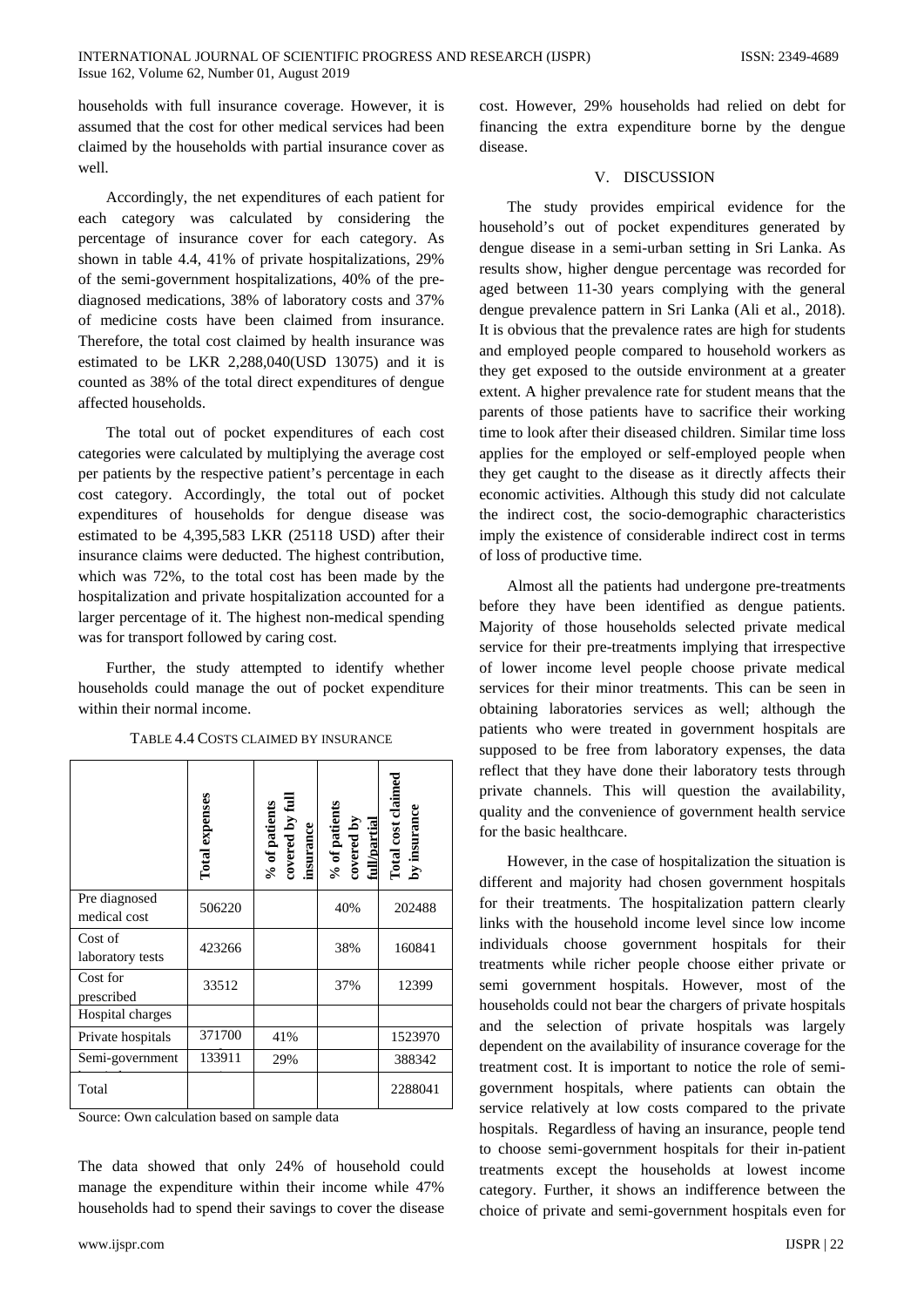higher income levels. This gives a signal to healthcare providers for improving healthcare facilities through semigovernment provision as a remedy for the pressure on government healthcare services.

The hospitalization rate was high for this sample although it is evident that the majority of patients have undergone their treatment as ambulatory (Bhatt et al. 2013). The higher hospitalization rate in this sample was probably due to the way the sample was selected as it was based on the PHI records which are used to produce national statistics of dengue prevalence in the country. However, since this study was not designed to calculate the indirect cost, the validation of finding would not be a problem since the ambulatory patients mostly incurred indirect cost than the direct cost (Suaya et al, 2009, Anderson et al, 2007).

Hospitalization cost was the highest share of the out of pocket expenses of dengue disease specially the cost of private hospitalization. However, households who had a fully covered insurance could reduce this burden of direct medical cost by nearly 85% although the percentage of households with fully covered insurance is smaller and the majority of households had to bear the cost by their own. Therefore, the study suggests that having an insurance with full coverage would help households to reduce the direct cost of dengue disease by more than three fourth of the total cost.

Transport cost and caring cost are considerable fractions of non-medical cost which households had to bear totally as out of pocket expenditures. However, the cost of caring would have been underestimated due to the fact that the study considered only paid caring service. However, caring was applied for many patients especially for the children and therefore, unpaid caring would be high in terms of the loss of productivity of the people who are engaged in caring. Further, it was identified that few households would believe in the traditional and spiritual activities when they get dengue disease.

Based on the data of the sample it is possible to estimate the total out of pocket expenditures for all dengue patients reported in the country during the year. As per the extrapolations of the cost calculations, the total household out pocket expenditures of dengue in the absence of any kind of healthcare insurance is estimated to be LKR 3.5 billion (20 million USD) and it accounts 0.23% of the GDP of the year 2017. However, the actual expenditures would be higher than this as unreported dengue cases are much higher than the reported cases.

#### VI. CONCLUSION

This study provides empirical evidence on households' use of healthcare services and their out of pocket expenditures abided by dengue disease in semiurban setting of Sri Lanka. It is evident that although public healthcare services are common for hospitalization, there is a tendency for the use of private medical services for minor treatments and laboratory services. It can also be concluded that households have to bear considerable out of pocket expenditures abided by dengue disease and majority of those expenses are medication costs which can be largely financed by a healthcare insurance.

### **REFERENCES**

- [1] Ali S., Khan A.W., Taylor-Robinson A.W., Adnan M., Malik S. & Gul S. (2018) The unprecedented magnitude of the 2017 dengue outbreak in Sri Lanka provides lessons for future mosquito-borne infection control and prevention. Infection, Disease & Health (2018) 23, 114-120
- [2] Anderson, K., Chunsuttiwat, S., Nisalak, A., Mammen, M., Libraty, D., Rothman, A., Green, S.,Vaughn, D., Ennis, F and Endy, T. (2007). Burden of symptomatic dengue infection in children at primary school in Thailand: a prospective study. 369 (9571), pp. 1452-1459.
- [3] Beauté, J. and Vong, S. (2010). Cost and disease burden of Dengue in Cambodia. *BMC Public Health*, 10(521), pp.1471-2458.
- [4] Bhatt, S., P. W. Gething, O. J. Brady, J. P. Messina, A. W. Farlow, C. L. Moyes, J. M. Drake, et al. 2013. "The global distribution and burden of dengue." Nature 496 (7446): 504-507. doi:10.1038/nature12060. http://dx.doi.org/10.1038/nature12060
- [5] Carrasco, L. R., Lee, L. K., Lee, V. J., Ooi, E. E., Shepard, D. S., Thein, T. L., Gan, V., Cook, A. R., Lye, D., Ching, L. & Leo, Y. S. (2011). Economic Impact of Dengue Illness and the Cost-Effectiveness of Future Vaccination Programs in Singapore, *PLoS Negl Trop Dis* 5(12):
- [6] Castañeda-Orjuela, C., Díaz, H., Alvis-Guzman, N., Olarte, A., Rodriguez, H., Camargo, G. and De la Hoz-Restrepo, F. (2012). Burden of Disease and Economic Impact of Dengue and Severe Dengue in Colombia, 2011. *Value in Health Regional Issues*, 1(2), pp.123-128.
- [7] Clark, D., Mammen, M.,Nisalak, A., Puthimethee, V and Endy, T. (2005). Economic Impact of Dengue fever/ Dengue hemorrhagic fever in Thailand at the Family level and Population levels. *The American society of Tropical Medicine and Hygine,* 72(6), pp.786-791.
- [8] Gubler, D, J. (2002). Epidemic dengue/dengue hemorrhagic fever as a public health, social and economic problem in the 21st century. *Trends in Microbiology*, 10(2), pp. 100-103.
- [9] Gubler, D, J. (2012). The Economic Burden of Dengue. *The American Society of Tropical Medicine and Hygiene*, 86(5), pp.743-744
- [10] Halasa Y.A., Shepard D.S. & Zeng W. (2012). Economic cost of dengue in Puerto Rico. American Journal of Tropical Medicine and Hygiene, 86(5):745-752.
- [11] Harving, M., Ronsholt, F. (2007). The conomic impact of dengue hemorrhagic fever on family level in Southern Vietnam. *Danish Medical Bulletin*, 54 (2), pp. 170-172.